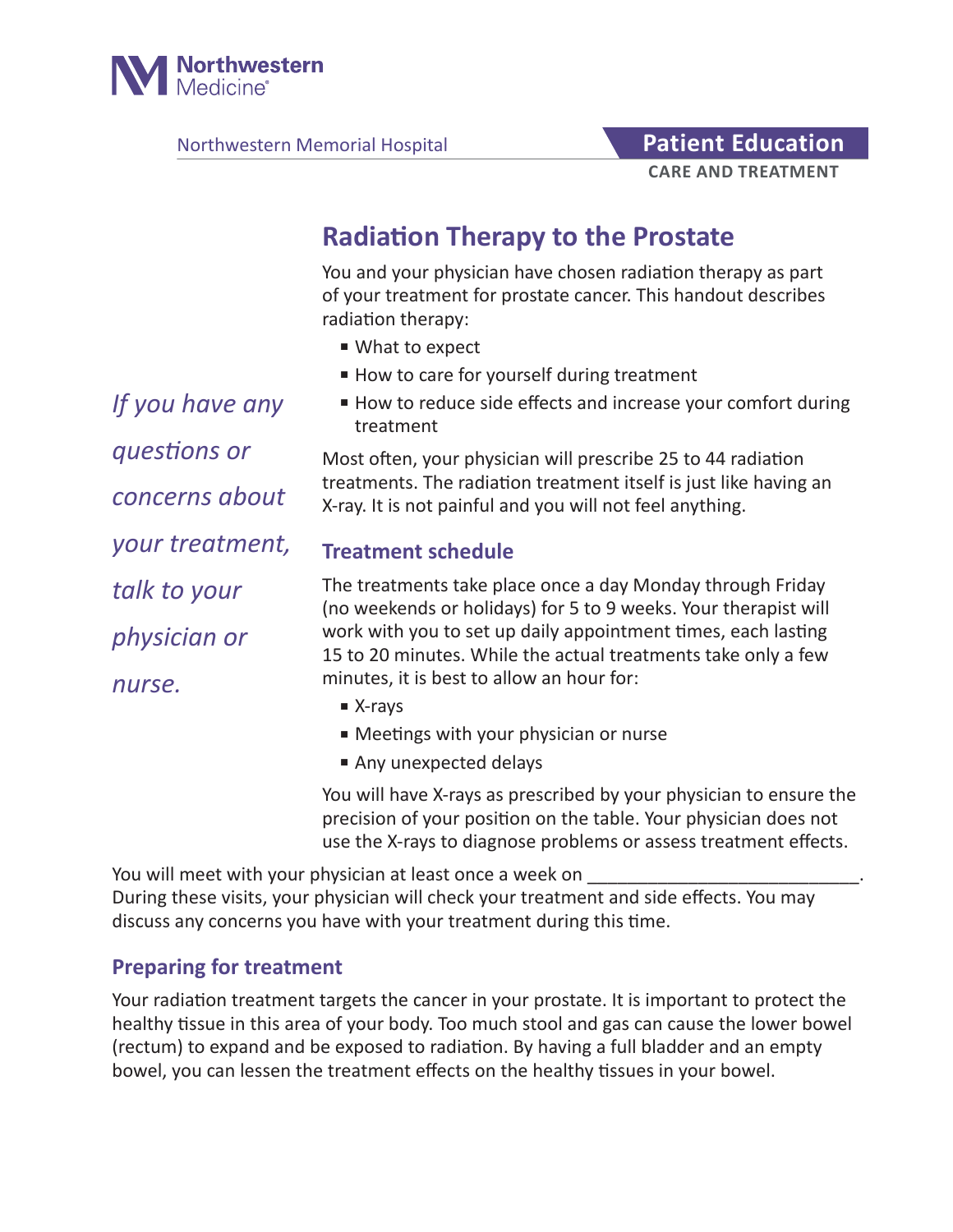#### *Full bladder*

When your bladder is full, it pushes up on your bowel and helps move it out of the treatment site. This will help decrease abdominal cramping and diarrhea. If there are some days when you are unable to have a full bladder for treatment, this is OK. During the first few days of treatment, you will learn how much fluid your bladder needs to be full. You will also learn how much you can tolerate until after your treatment is completed. The following guidelines will help you prepare.

- 1. Empty your bladder 1 to 2 hours before treatment.
- 2. Drink 3 full 8-ounce glasses of water (24 ounces total) 30 to 45 minutes before the treatment to fill your bladder. There is a water machine in the department.
- 3. If your treatment is delayed, you may either empty your bladder and restart the process or simply stop drinking more fluids. This depends on the time of the delay.
- 4. Be aware of the time it takes to complete your treatment. Remember that you will have to wait to empty your bladder until you are assisted off the treatment table.
- 5. If you have a strong urge to pass urine while you are in the treatment room, let us know right away. We have urinals available for emergencies. For your safety, do not try to get off the treatment table alone. We will help you.

#### *Empty bowel*

The area treated for prostate cancer is very small. Any gas bubbles in your belly may cause nearby organs to move. This can change the treatment field.

Please try to have a bowel movement before each treatment. Your care team will take an image of your pelvis each day before treatment. If gas and stool are causing your bowel to expand, you will be asked to use the restroom to have a bowel movement and/ or expel gas.

To prevent excess gas, it may help to follow the guidelines in the "Pelvic Radiation Diet Guidelines."

# **Common side effects**

#### *Changes in urination*

Radiation will cause irritation and swelling of your prostate. Your prostate is close to your urethra (the tube that connects your bladder to the outside of your body). When the prostate swells, it can put pressure on the urethra. This may cause you to have the following:

- Feeling of urgency and the need to pass urine more often
- Weak urine stream
- Feeling the need to push or strain to begin passing urine
- Feeling of not emptying your bladder completely